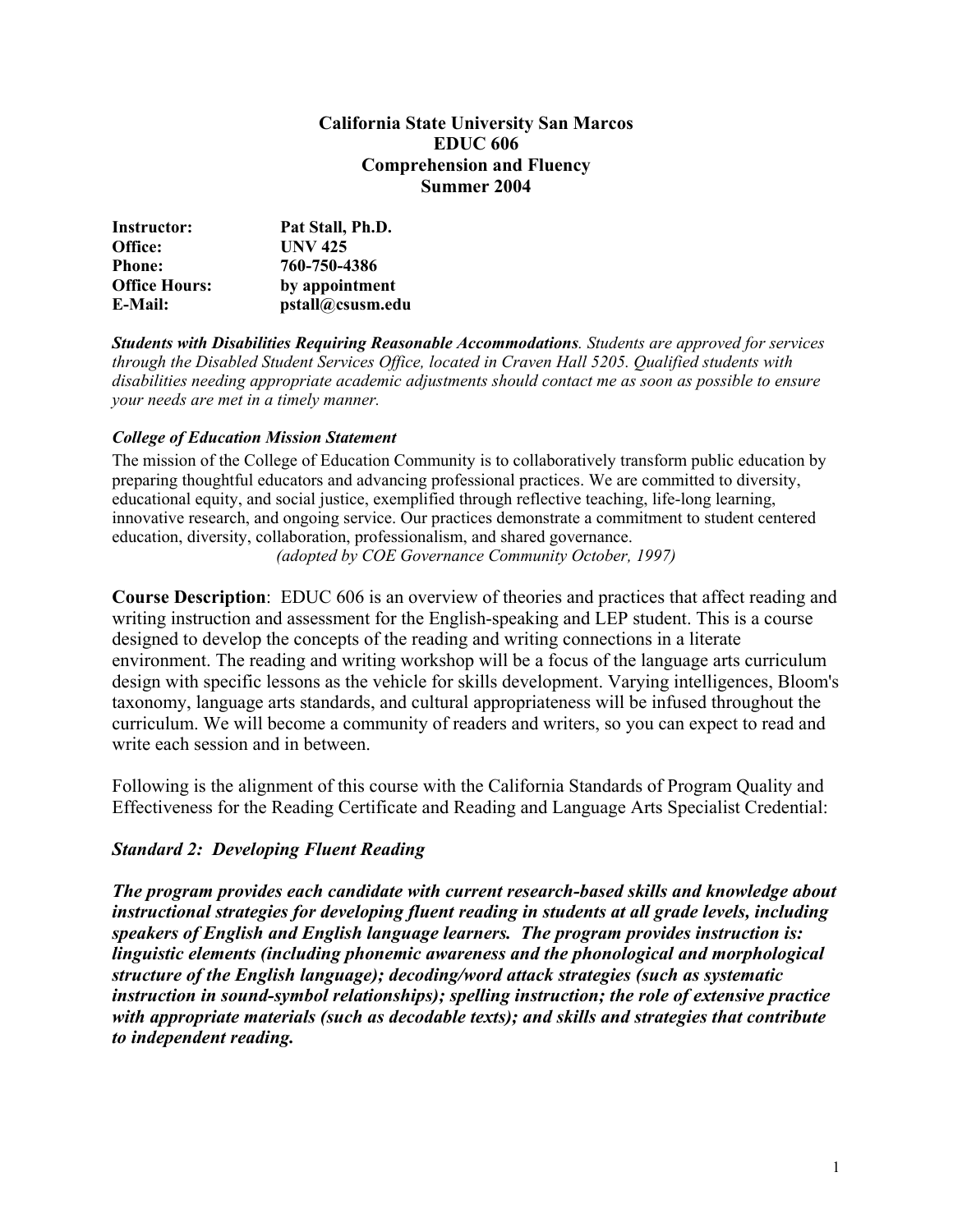*Standard 6: Areas of Study Related to Reading and Language Arts: Certificate Level*

*In the program, each candidate acquires a professional perspective through examination of research and research-based practice pertaining to how students learn how to read; the structure of the English language, including phonology, morphology, and orthography; second language acquisition; relationships among language, spelling, reading and writing; and psychological and sociolinguistic aspects of reading and writing.*

## *Standard 8: Application of Research-Based and Theoretical Foundations*

*Each candidate articulates and applies an understanding of the research basis and theoretical foundations for instruction in reading and language arts, and of relevant research and theories pertaining to language, assessment and evaluation.* 

## **Required Textbook:**

*Conversations* by Reggie Routman

#### **Essential Questions:**

- 1. How do you create and maintain a literate environment for yourself?
- 2. How do you create and maintain a literate environment for your classroom?
- 3. What are the essential elements of balanced reading and writing programs?

## **Overall Evaluation/Assessment Scoring Rubric:**

**A=Exceeds Expectations:** The graduate student consistently performs and participates in an exemplary manner. Each assignment receives in-depth exploration and reflection based upon research, observations and classroom implementation. All work is submitted in a professional manner using APA style when appropriate. Presentations are consistent with professional expectations, providing appropriate visual aids, appropriate handouts, and are well prepared. Professional and responsible behavior, including timely attendance and submission of assignments, are practiced in a consistent manner.

**B=Adequately Meets Expectations**: The graduate student meets outcomes expectations in a satisfactory manner. Each assignment is based upon research, observations and classroom implementation. Generally, work is submitted in a professional manner using APA style when appropriate. Generally, presentations are consistent with professional expectations, providing appropriate visual aids, appropriate handouts, and are well prepared. Most of the time, professional and responsible behavior, including timely attendance and submission of assignments, are practiced in a consistent manner.

**C=Minimal Performance:** The graduate student's skills are weak and do not meet expectations. Each assignment is based upon opinion rather than research, theory, and best practices. Reflection is shallow. Assignments are submitted without APA style, thorough proofreading and organization. The student needs a great deal of guidance. The student is consistently late with work and has classroom attendance problems.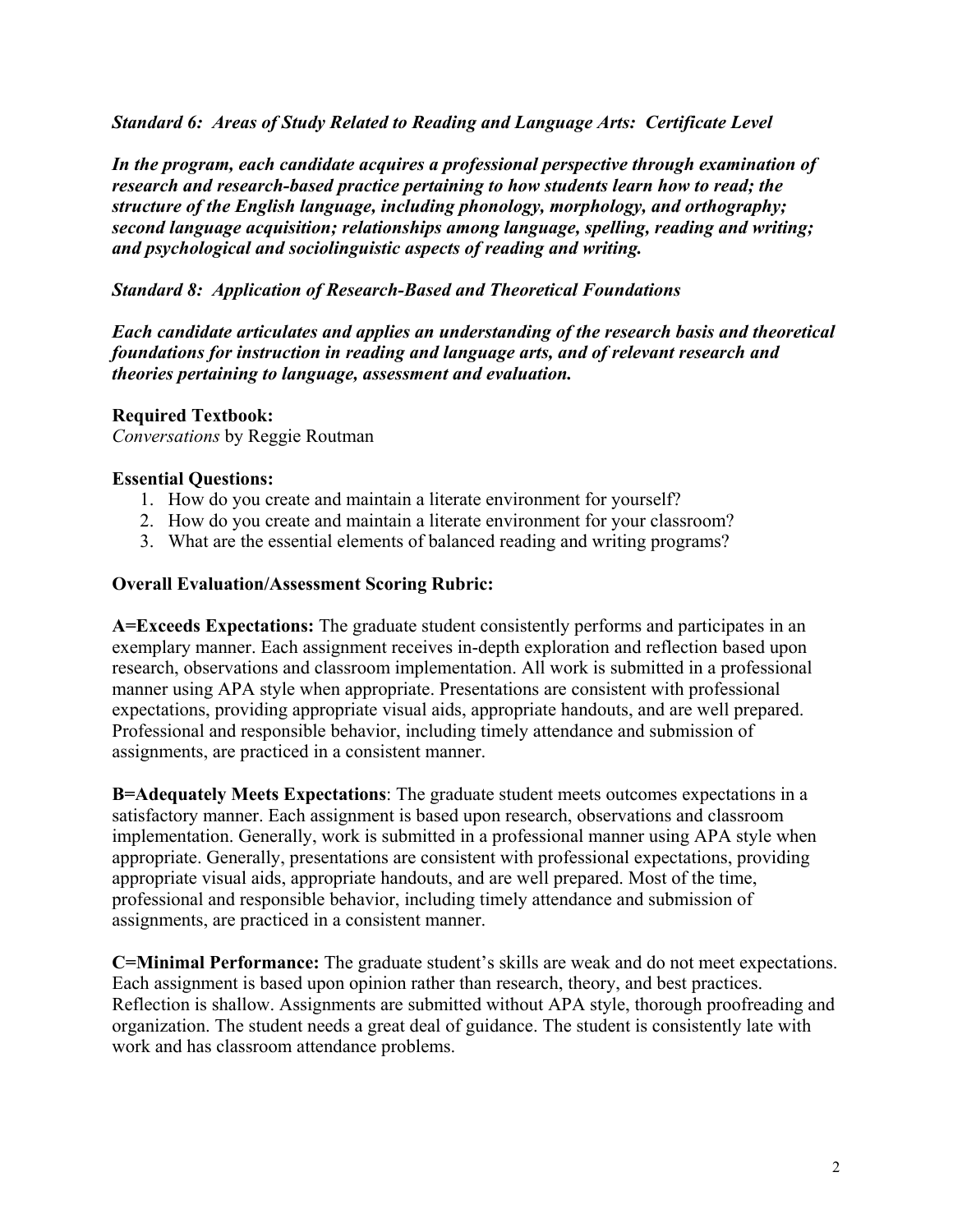# **Requirements: Attendance and Participation**

You will be asked to participate in a variety of group activities, many of which will have direct applicability to your teaching in the classroom. Please plan on being an on task group participant.

#### **Attendance Policy**

Due to the dynamic and interactive nature of courses in the College of Education, all students are expected to attend all classes and participate actively. At a minimum, students must attend more than 80% of class time, or s/he **may not receive a passing grade** for the course at the discretion of the instructor. Individual instructors may adopt more stringent attendance requirements. Should the student have extenuating circumstances, s/he should contact the instructor as soon as possible.

- 1. Successful completion of all reading and writing assignments, written lessons, and presentations on time. All written work should be word-processed. You will not receive full credit for late work. (You may resubmit work with improvements when warranted and negotiated with the instructor, and still receive full credit when the original was submitted on time.)
- 2. **Personal Narrative**—The purpose of this assignment is to give you experience as a writer. Teachers of reading and writing should be readers and writers themselves. Writing personal stories is the best way to start your own students' writing, so that they are writing about something they know. You will go through the writing process, confer with a writing group as you revise, assess yourself on the rubric, and eventually publish your piece. You may choose to write a literacy autobiography or focus on some other event that you will be able to share with your students as an example of your own writing and writing process.
- 3. **Journal Article Reader Responses:** Two to three times this semester, we will read additional journal articles pertaining to our scheduled discussions or an area of interest that has emerged from the group. We will use a form of literature circle roles for the responses for the journal articles. These typed responses are due on the date of the readings.
	- List at least three questions you would like to discuss with your group.
	- Pick at least three of your favorite or most puzzling quotes.
	- Make at least three connections with something that has happened in your teaching experience.
	- Find at least four interesting words or passages that are new or have special meaning to you.
	- Create a visual of your favorite part of the reading
- 4. **Chapter assessments**. Periodically, throughout the semester, we will engage in a variety of assessments with regards to the text readings. We will use these assessments as a way to talk about the readings as well as to model and discuss strengths and weaknesses in different assessment strategies. It is important to keep up with your reading so that you are prepared for the class discussions and the assessments. You will hand in the assessment at the end of the class.
- 5. **The Reading Minute**. As a part of our literate environment, you will sign up for a date to share, through reading a personal choice selection to the class. You can bring a brief news article, a favorite poem, and excerpt from the novel you are currently reading, etc. The idea is to present a variety of genres and to model the habits of good readers.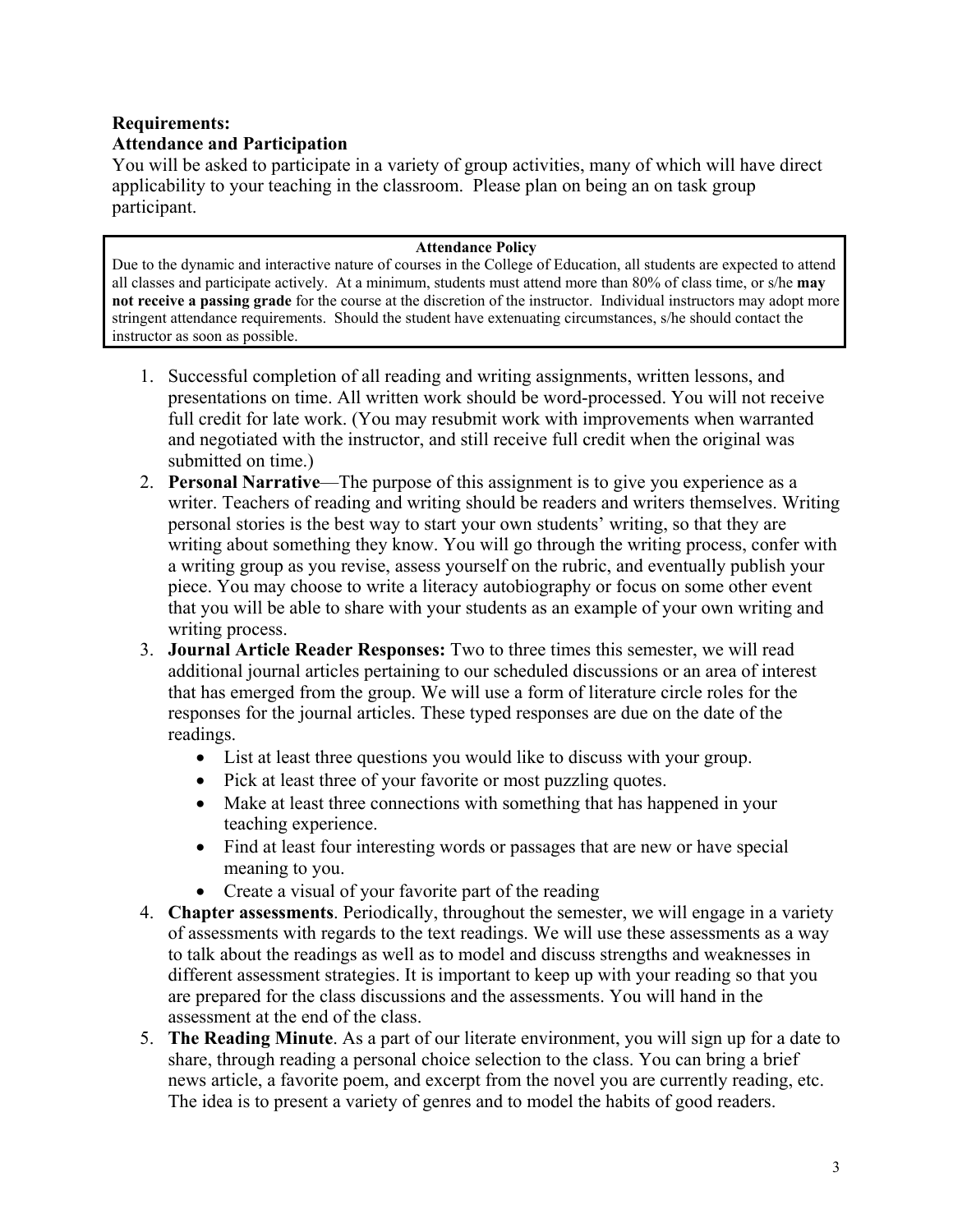- 6. **Oral presentations and active engagement of ideas from** *If you're Trying to Teach Kids How to Write…You've Gotta Have this Book* and *Nonfiction Craft Lessons,* or some other book you like. This lesson demonstration will not be a "full blown" lesson. Think of it as a 10 min. mini lesson.
- 7. **Report or Research Paper.** The report of research paper will be a model of one you will be assigning to your students in the coming semester. This is your opportunity to practice the writing for yourself in order to better design the assignment for your students. If you are teaching primary grades, this research paper will probably not be one you assign to your students. Rather, it is your opportunity to "find out more" about a non-fiction topic in your unit.
- 8. **Outline of a unity of study including a Webquest.** More details to come in class.

| Caltudal .<br><b>Date</b>    | <b>Topic</b>               | <b>Homework</b>                       | <b>Assignment Due</b>     |
|------------------------------|----------------------------|---------------------------------------|---------------------------|
| 7/6                          | Creating and               |                                       |                           |
|                              | Maintaining Your           |                                       |                           |
|                              | Own Literate               |                                       |                           |
|                              | Environment                |                                       |                           |
| 7/8                          | Journal Writing and        | Ch. 7, 8 Draft of personal narrative  |                           |
|                              | the Writing Process        | to share with writing group           |                           |
|                              | Components of the          |                                       |                           |
|                              | Writing Workshop           |                                       |                           |
| 7/13                         | Emergent Literacy and      | Ch. 1, 2,                             | <b>Personal Narrative</b> |
|                              | <b>Interactive Writing</b> | Begin developing non-fiction unit     |                           |
| 7/15                         | Using Literature to        | Ch.3                                  |                           |
|                              | Promote Literacy.          |                                       |                           |
| 7/20                         | <b>Reading Reasons</b>     | Ch.4                                  |                           |
|                              | Mid Point Review           | Bring draft of unit outline to share  |                           |
|                              |                            | with grade level group                |                           |
| 7/22                         | The Reading Writing        | Ch. 5                                 |                           |
|                              | Connection                 | Develop non-fiction writing           |                           |
|                              |                            | assignments. Bring ideas to class     |                           |
| 7/27                         | More on Writing            | Ch.6                                  |                           |
|                              |                            | Bring updated draft of unit outline   |                           |
|                              |                            | to share with grade level group       |                           |
| 7/29                         | Reading and Writing        | Ch. 9                                 |                           |
|                              | Across the Curriculum      | Bring draft of report or research     |                           |
|                              |                            | paper to share with writing group     |                           |
| 8/3                          | Teaching Skills in         | Ch. 10,                               | Final copy of Research    |
|                              | context                    |                                       | paper or report           |
| 8/5                          | Reading, Writing, and      | Ch. 11, 12, 13, bring draft of video- |                           |
|                              | <b>Critical Thinking</b>   | taped teaching analysis to share      |                           |
|                              |                            | with writing group                    |                           |
| $\overline{\overline{8}/10}$ | Assessment                 | Ch. 15                                |                           |
| 8/12                         | Topic determined by        | Ch. 14                                |                           |
|                              | interest and need          |                                       |                           |
| 5/3                          | The energy to teach        |                                       |                           |

## **Calendar:**